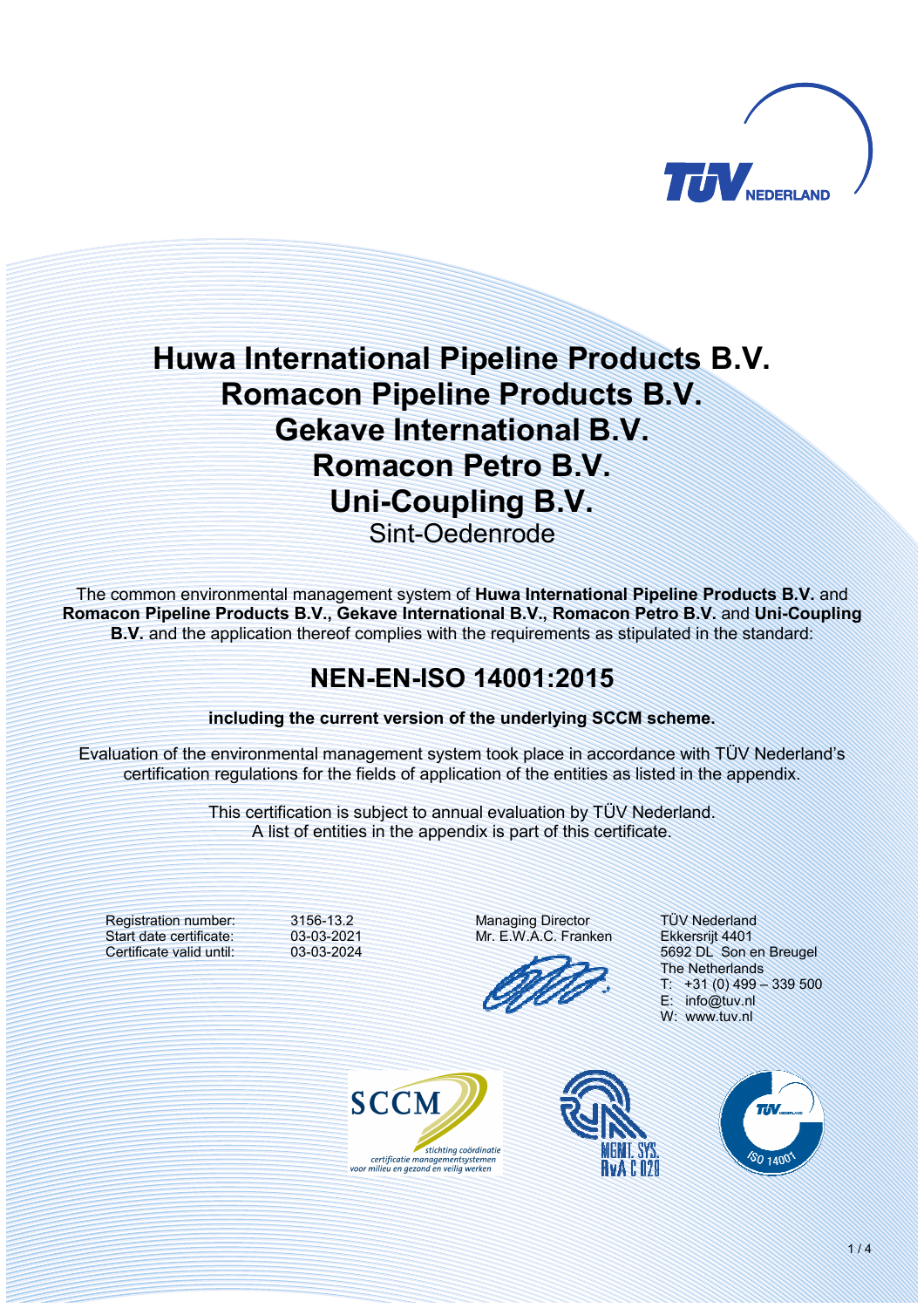

#### **TÜV Nederland confirms that**

certificate number 3156-13.2 with a start date of 03-03-2021 applies to the following entities:

#### **Huwa International Pipeline Products B.V.** Sint-Oedenrode

Field of application:

**The development and production of stainless steel repair clamps with threaded or flanged connections for the water, gas and petrochemical industry.** 

### **Romacon Pipeline Products B.V.** Sint-Oedenrode **Gekave International B.V.** Sint-Oedenrode

Field of application:

**The development and production of stainless steel repair clamps with threaded or flanged connections for the water, gas and petrochemical industry.** 

Appendix to the certificate with registration number: 3156-13.2

Registration number: Start date certificate: Certificate valid until: 3156-13.2 03-03-2021 03-03-2024 Managing Director Mr. E.W.A.C. Franken



TÜV Nederland Ekkersrijt 4401 5692 DL Son en Breugel The Netherlands  $T: +31(0)$  499 - 339 500 E: info@tuv.nl W: www.tuv.nl





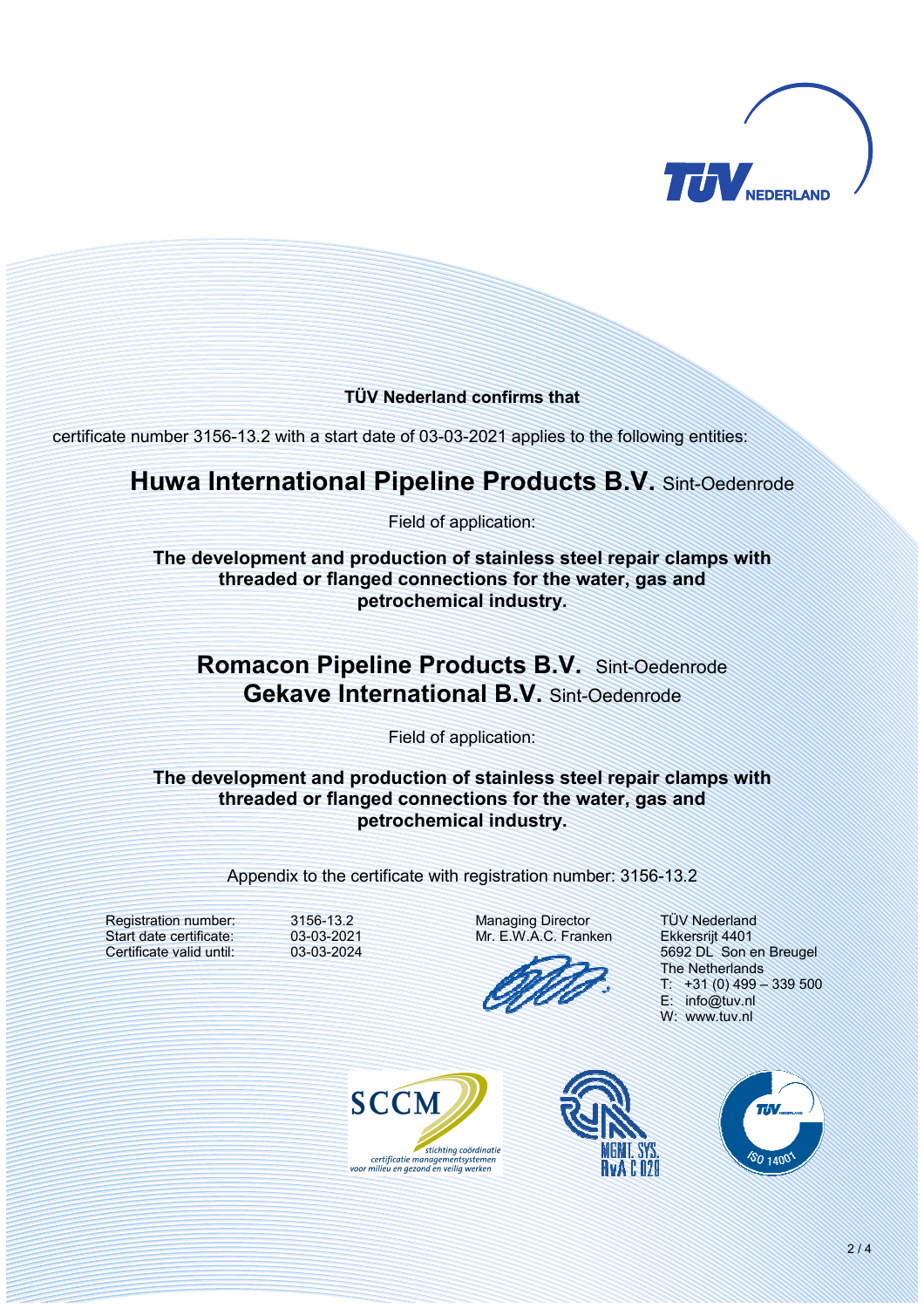

#### **TÜV Nederland confirms that**

certificate number 3156-13.2 with a start date of 03-03-2021 applies to the following entities:

### **Hegawa B.V.** Sint-Oedenrode

Field of application:

**Development and supply of pipeline fittings and installation tools for the water, gas and petrochemical industry and shipbuilding** 

### **Romacon Petro B.V.** Sint-Oedenrode

Field of application:

Trading in pipeline repair products for oil-, gas- and petrochemical industry.

#### Appendix to the certificate with registration number: 3156-13.2

Registration number: Start date certificate: Certificate valid until:

3156-13.2 03-03-2021 03-03-2024

Managing Director Mr. E.W.A.C. Franken



TÜV Nederland Ekkersrijt 4401 5692 DL Son en Breugel The Netherlands  $+31(0)$  499 – 339 500 E: info@tuv.nl W: www.tuv.nl